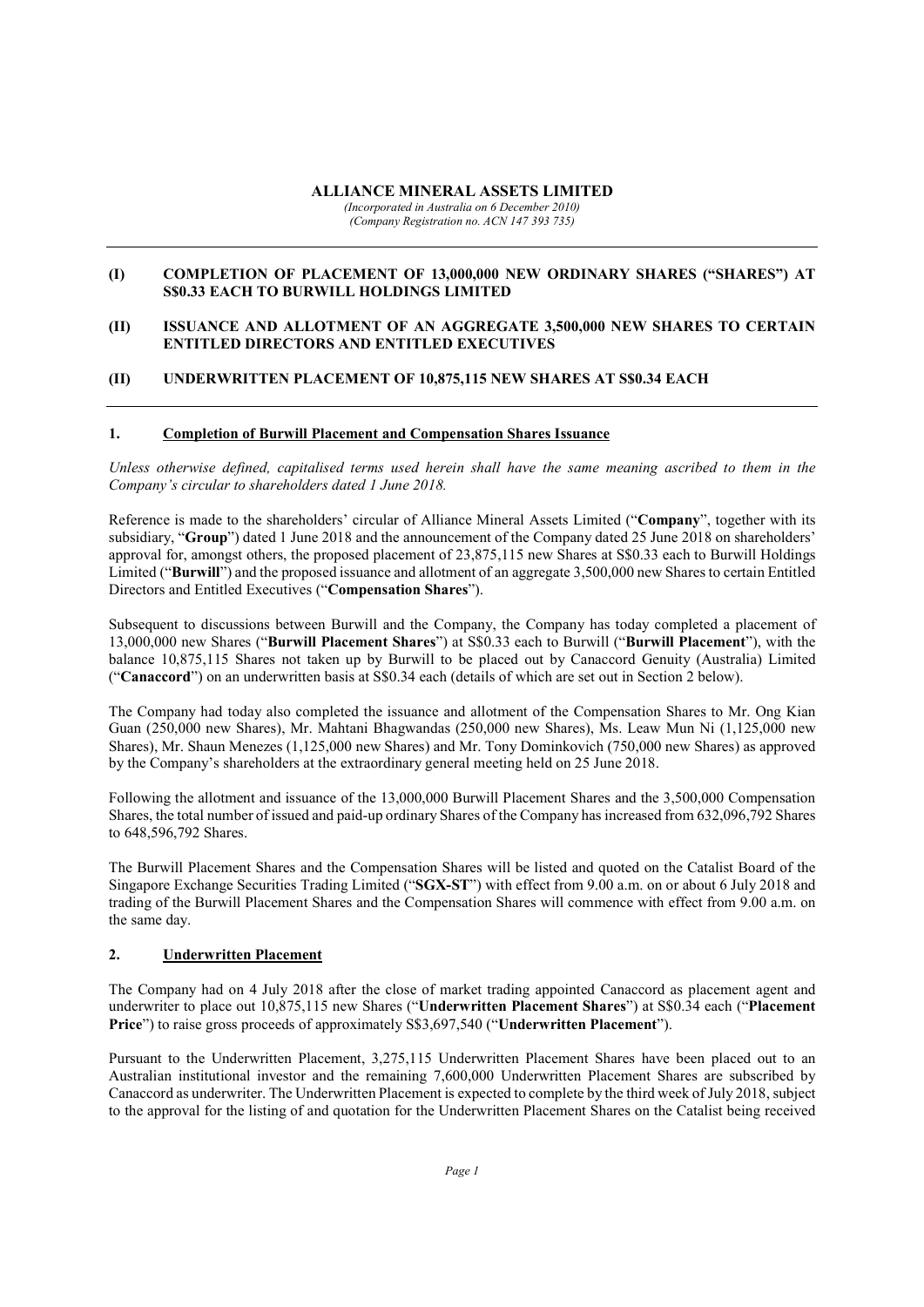from the SGX-ST. The Company will through its sponsor be making an application to the SGX-ST for the listing of and quotation for the Underwritten Placement Shares on the Catalist.

### (a) Placement Price

The Placement Price represents a discount of approximately 8.7% to the volume weighted average price of S\$0.3725 for the trades done on the Company's shares on the SGX-ST on 4 July 2018, being the full market day on which the placement and underwriting agreement was signed. The Placement Price was arrived at following arm's length negotiations between the Company and Canaccord, taking into account the prevailing Share price and the financial position and prospects of the Group.

### (b) Underwritten Placement Shares

The Underwritten Placement Shares represent approximately 1.68% of the Company's existing issued share capital of 648,596,792 Shares as at the date of this announcement and approximately 1.65% of the Company's enlarged issued share capital of 659,471,907 Shares immediately after the completion of the Underwritten Placement. No Underwritten Placement Share has been/will be placed to any of the persons set out as restricted persons under Rule 812 of the SGX-ST Listing Manual Section B: Rules of Catalist ("Catalist Rules"). In addition, the Underwritten Placement and proposed issuance of the Underwritten Placement Shares will not result in a transfer a controlling interest in the Company under Catalist Rule 803, unless the prior approval of shareholders of the Company ("Shareholders") in a general meeting is obtained.

The Underwritten Placement Shares will be issued under the Company's general share issue mandate granted by Shareholders at the annual general meeting of the Company held on 30 October 2017 ("2017 AGM") ("Existing Share Issue Mandate") which authorises the directors of the Company ("Directors") to allot and issue Shares not exceeding 100% of the total number of issued Shares as at the date of the 2017 AGM, of which the aggregate number of Shares to be issued other than on a pro-rata basis to the existing Shareholders shall not exceed 50% (excluding treasury shares and subsidiary holdings). The number of issued Shares as at the date of the 2017 AGM was 480,763,760 Shares. From the date of the 2017 AGM up to the date of this announcement, an aggregate 166,933,032 Shares have been issued or will be issuable pursuant to the Existing Share Issue Mandate, comprising: (i) placement of 74,810,228 Shares to Burwill in November 2017 ("Nov 2017 Placement"); (ii) grant of options to Tribeca Investment Partners Pty Ltd, Precision Opportunities Fund Ltd, Adrinat Investments Pty. Ltd (as trustee for Baron Family Super Fund), Crofton Park Developments Pty. Ltd (as trustee for Brougham Superannuation Fund) and M. Alter Super Fund Pty Ltd (as trustee for Alter Family Superannuation Fund) in connection with a A\$13 million loan facility announced on 29 March 2018, which options are exercisable into an aggregate 15,600,000 new Shares ("Loan Facility"); (iii) placement of 76,522,804 Shares to sophisticated and institutional investors in May 2018 ("May 2018 Placement"). The remaining maximum number of Shares that can be issued under the Existing Share Issue Mandate other than on a pro-rata basis is therefore 73,448,848 Shares. Accordingly, the allotment and issue of the Underwritten Placement Shares fall within the limits of the Existing Share Issue Mandate.

The Underwritten Placement Shares when issued and allotted, will rank in all respects pari passu with the existing issued Shares and be free from all pre-emption rights, charges, liens and other encumbrances and with all rights and benefits attaching thereto save that they will not rank for any dividend, rights, allotments or other distributions, the record date of which falls on or before the completion of the Underwritten Placement.

# (c) Use of Proceeds

The net proceeds of the Underwritten Placement (after deducting estimated expenses of S\$221,852, including placement and underwriting fee of 6.0% of the gross proceeds) is approximately S\$3,475,687, with 43% to be allocated as capital expenditure for the Bald Hill Lithium and Tantalum Project in Western Australia ("Bald Hill Project"), 43% as working capital for the Bald Hill Project taking into account its operating expenses, and the balance 14% for future exploration and other initiatives at Bald Hill Project.

The Company had in the past two years raised gross proceeds of approximately A\$66.7 million (approximately S\$67.4 million), comprising the A\$4.9 million placement which was completed on 20 June 2016, the Nov 2017 Placement,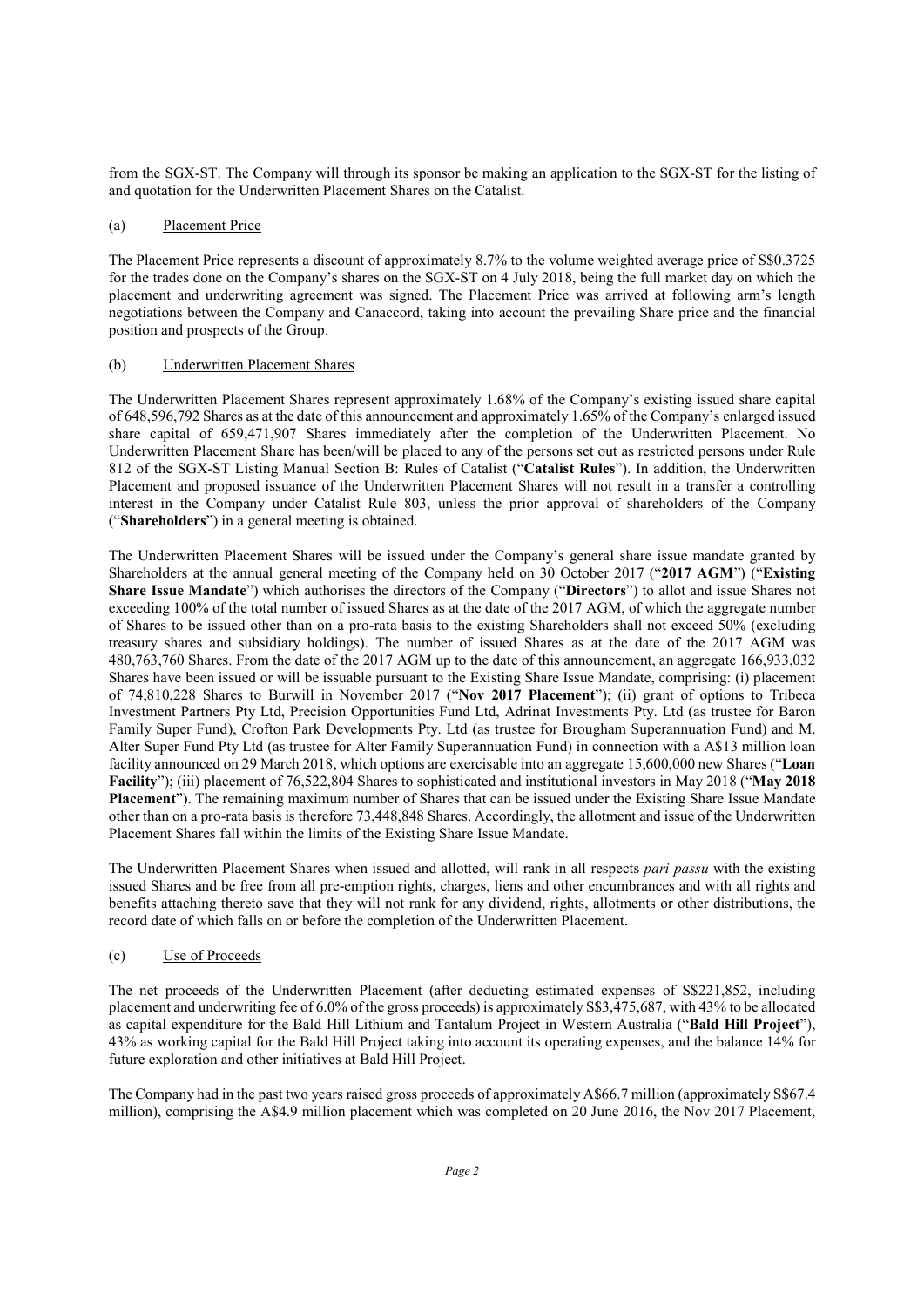Loan Facility, May 2018 Placement and the Burwill Placement, which proceeds had been or will be (as the case may be) applied in accordance with their intended purposes.

Pending the deployment of the net proceeds from the Underwritten Placement, the net proceeds may, subject to relevant laws and regulations, be deposited with banks and/or financial institutions or used to repay outstanding borrowings or for any other purpose on a short-term basis as the Company may, in its absolute discretion, deem fit. The Company will make periodic announcements on the utilisation of the net proceeds of the Underwritten Placement via SGXNET as and when such funds are materially utilised and whether such a use is in accordance with the stated use and in accordance with the stated percentage allocated. Where there is any material deviation from the stated use of proceeds, the Company will announce the reasons for such deviation. The Company will also provide a status report on the use of the net proceeds from the Underwritten Placement in its interim and full-year financial statements and annual report. Where the net proceeds have been used for working capital purposes, the Company will disclose a breakdown with specific details on how the net proceeds have been applied in the announcements and annual reports.

The Directors are of the opinion that after taking into consideration the Company's present bank facilities and the net proceeds raised from the Nov 2017 Placement, Loan Facility, May 2018 Placement and Burwill Placement, as well as the net proceeds of the Underwritten Placement, the working capital available to the Group is sufficient to meet its present requirements.

# (d) Financial Effects

The financial effects of the Underwritten Placement are presented solely for illustrative purposes and are not intended to be indicative or reflective of the actual future financial situation of the Company or the Group after the Underwritten Placement. The financial effects of the Underwritten Placement have been computed based on the audited consolidated financial statements of the Group for the financial year ended 30 June 2017. The financial effects are based on the following assumptions:

- (i) the financial effect of the consolidated net tangible asset ("NTA") per Share is computed based on the assumption that the Nov 2017 Placement, Loan Facility, May 2018 Placement, Burwill Placement and Underwritten Placement were completed on 30 June 2017;
- (ii) the financial effect on the earnings per Share ("EPS") is computed based on the assumption that the Underwritten Placement was completed on 1 July 2016; and
- (iii) the financial effect from the issuance of the Compensation Shares has been disregarded.

#### Share Capital

|                                                                     | <b>Before Underwritten</b><br>Placement <sup>(1)</sup> | <b>After Underwritten Placement</b> |
|---------------------------------------------------------------------|--------------------------------------------------------|-------------------------------------|
| Issued and paid-up share capital<br>(AS'000)                        | 86,068                                                 | 89,544                              |
| Total number of issued Shares<br>(excluding treasury shares) ('000) | 648.597                                                | 659,472                             |

#### NTA per Share

|                | <b>Before Underwritten Placement</b> | <b>After Underwritten Placement</b> |
|----------------|--------------------------------------|-------------------------------------|
| NTA $(AS'000)$ | 41,960                               | 45.436                              |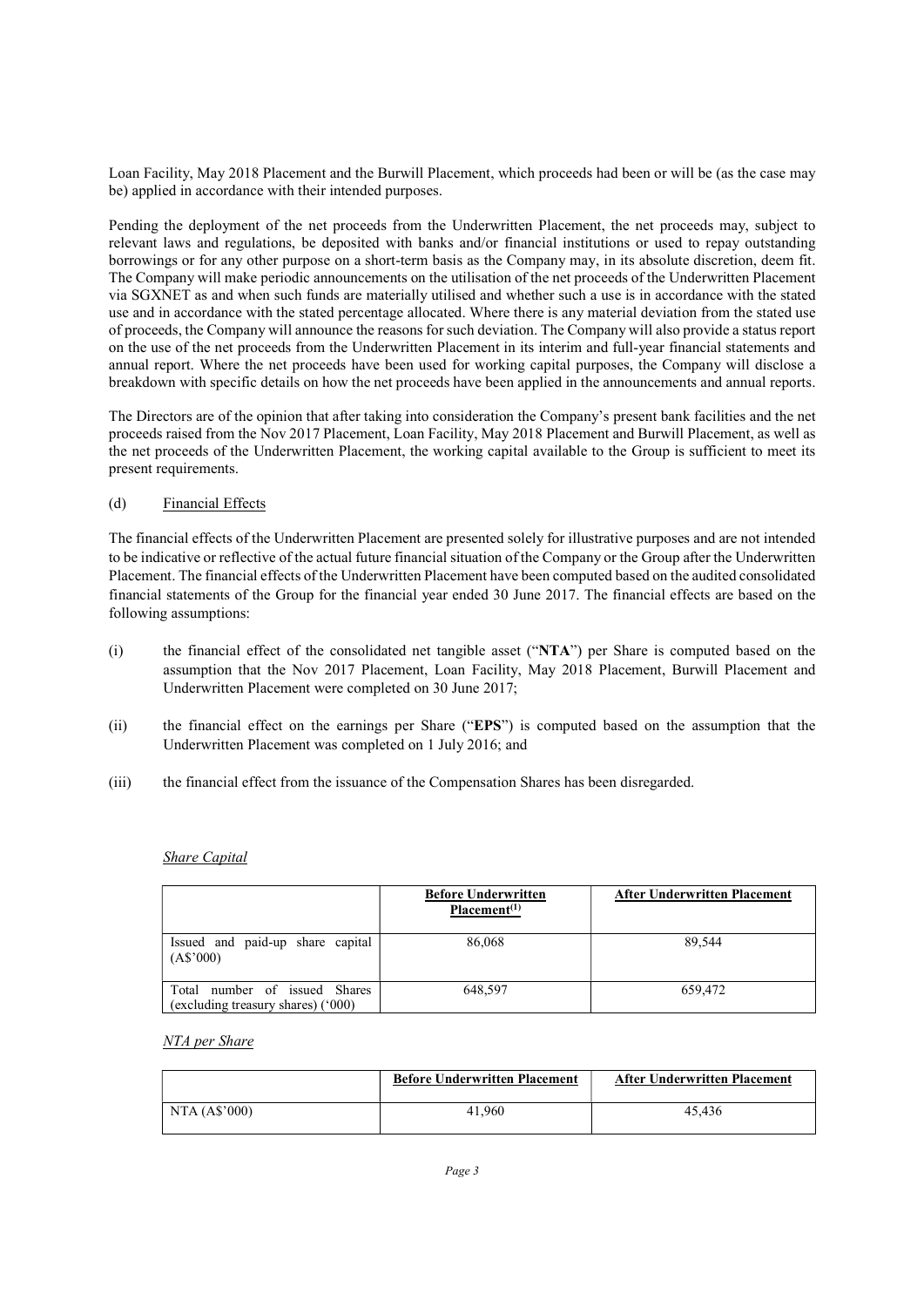| NTA per Share $(AS \text{ cents})^{(1)}$ |  |
|------------------------------------------|--|
|                                          |  |

Note:

(1) NTA per Share is calculated based on the NTA and the issued and paid-up Shares comprising 648,596,792 Shares (excluding treasury shares).

EPS

|                                                                 | <b>Before Underwritten Placement</b> | <b>After Underwritten Placement</b> |
|-----------------------------------------------------------------|--------------------------------------|-------------------------------------|
| attributable<br>Profit / (Loss)<br>to<br>Shareholders (A\$'000) | (4,804)                              | (4,804)                             |
| Number of Shares ('000)                                         | 648,597                              | 659,472                             |
| EPS $(AS \text{ cents})^{(1)}$                                  | (0.7)                                | (0.7)                               |

Note:

(1) EPS is calculated based on the profit/(loss) attributable to Shareholders and the number of issued and paid up Shares comprising 648,596,792 Shares (excluding treasury shares).

# 3. Interests of Directors and Substantial Shareholders

Save as publicly disclosed, none of the Directors and substantial Shareholders and their respective associates has any interest in the Underwritten Placement other than by way of their shareholding interests in the Company.

# 4. Responsibility Statement

The Directors (who may each have delegated detailed supervision of this announcement) collectively and individually accept full responsibility for the accuracy of the information given in this announcement and confirm, after making all reasonable enquiries that, as at the date hereof, to the best of their knowledge and belief, this announcement constitutes full and true disclosure of all material facts about the Underwritten Placement and the Group. The Directors are not aware of any facts the omission of which would make any statement in this announcement misleading. Where information in this announcement has been extracted from published or otherwise publicly available sources or obtained from a named source, the sole responsibility of the Directors has been to ensure that such information has been accurately and correctly extracted from those sources and/or reproduced in this announcement in its proper form and context.

# BY ORDER OF THE BOARD

Pauline Gately Chairperson 5 July 2018

#### For further information please contact:

Alliance Mineral Assets Limited Investors & Media Waterbrooks Consultants Pte Ltd Grace Choong (Tel): +65 6100 2228 / +65 6100 1232 (Email 1): grace@waterbrooks.com.sg